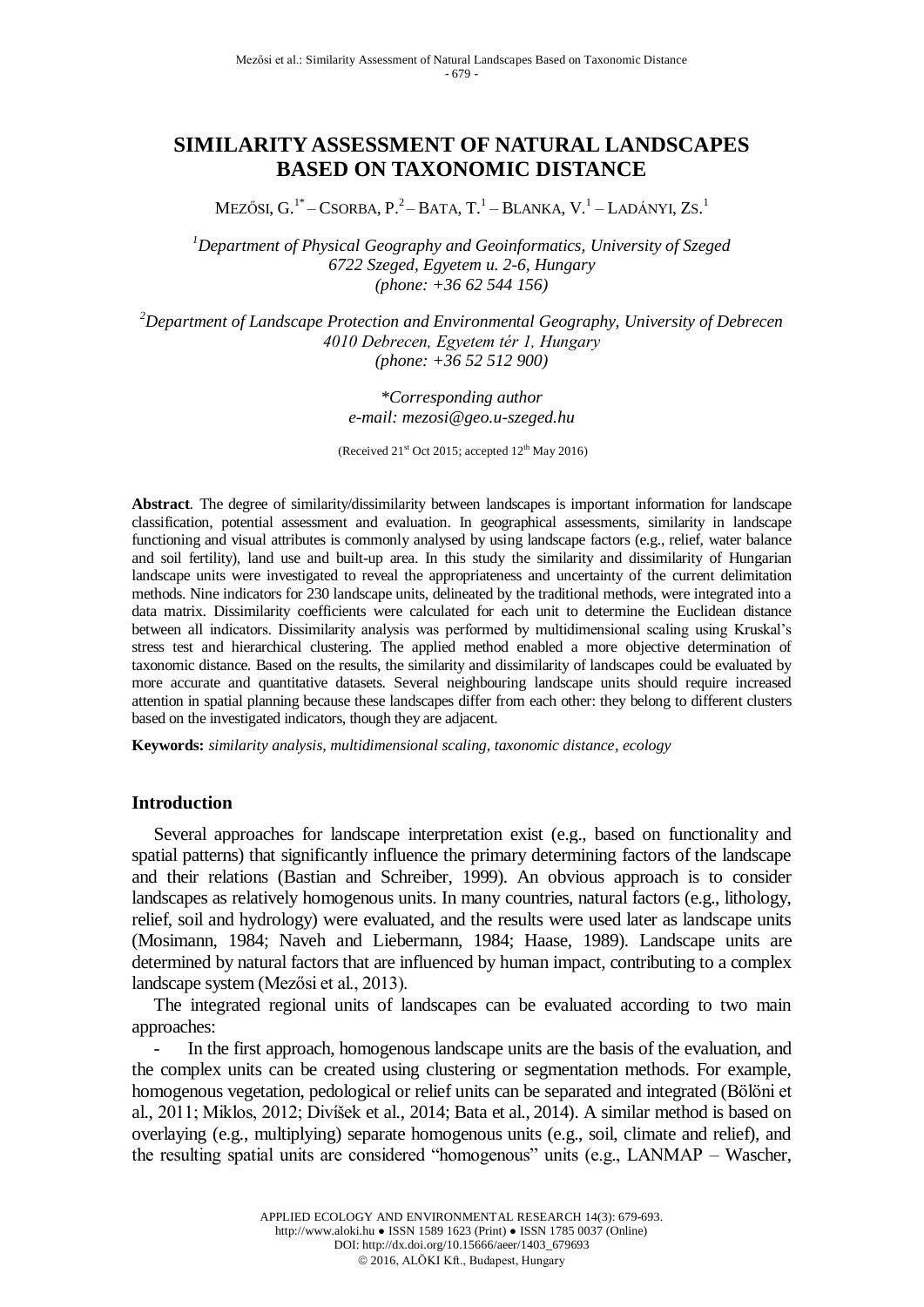2005; Mücher et al., 2010). The resulting spatial units cannot be considered integrative; however, they can reflect landscape system features. Their acceptance as integrated units depends on the interpretation of the landscape definition.

- According to the second approach, landscape units are considered inherently integrated units (with all their hierarchical levels), but there are significant differences in the involvement of natural and human parameters. According to this interpretation, ecotopes, considering mostly natural factors and higher-level hierarchical elements, are similar; however, the degree of similarity decreases with increasing scale (Mosimann, 1984; Naveh and Liebermann, 1984; Haase, 1989; Blaschke and Strobl, 2003; Jongman, 2003; Bastian et al., 2006).

The degree of similarity between landscapes is important data for landscape classification, landscape potential assessment and landscape evaluation. Similarity is dependent on the scale of the regional units and the applied hierarchical level because the level of complexity and the resulting problems in the assessments increase with decreasing scale.

This study addresses the following questions of the landscape classification problem:

Is the landscape unit delimitation that is currently used appropriate? Do the landscape units differ from each other? Which units would belong to other hierarchical units or cluster groups based on dissimilarity?

According to the theoretical approach, what are the effectiveness and accuracy of the different methods for the determination of spatial units?

According to the mathematical definition of similarity, two objects are similar if one can be transformed into the other by mathematical operations (e.g., rotations, zooming or reflections). The rate of similarity can be determined by several methods (e.g., cosine similarity and correlation-based similarity) depending on the attribute structure of the given database. The parameters in this study are primarily nominal, and the classical mathematical operations are not appropriate. Thus, taxonomic distances were used for the evaluation of the relationships between landscape units (*Fig. 1*). This method has been successfully used for similarity analysis in other fields of physical geography, e.g., in the determination, relationship assessment and mapping of pedological classes based on environmental variables (WRB, 2006; Minasny and McBratney, 2007) or in the clustering of tropical dry forests based on environmental parameters (Muenchow et al., 2013). The application of multidimensional scaling (MDS) in geosciences has a 40-year history, mostly in the field of human geography (Rushton and Golledge, 1972).



*Figure 1. A 3D visualisation of the landscape units forming three classes/clusters, based on the taxonomic distance method. Points A and B refer to outlier landscape units (in edge position), belonging to another class/cluster*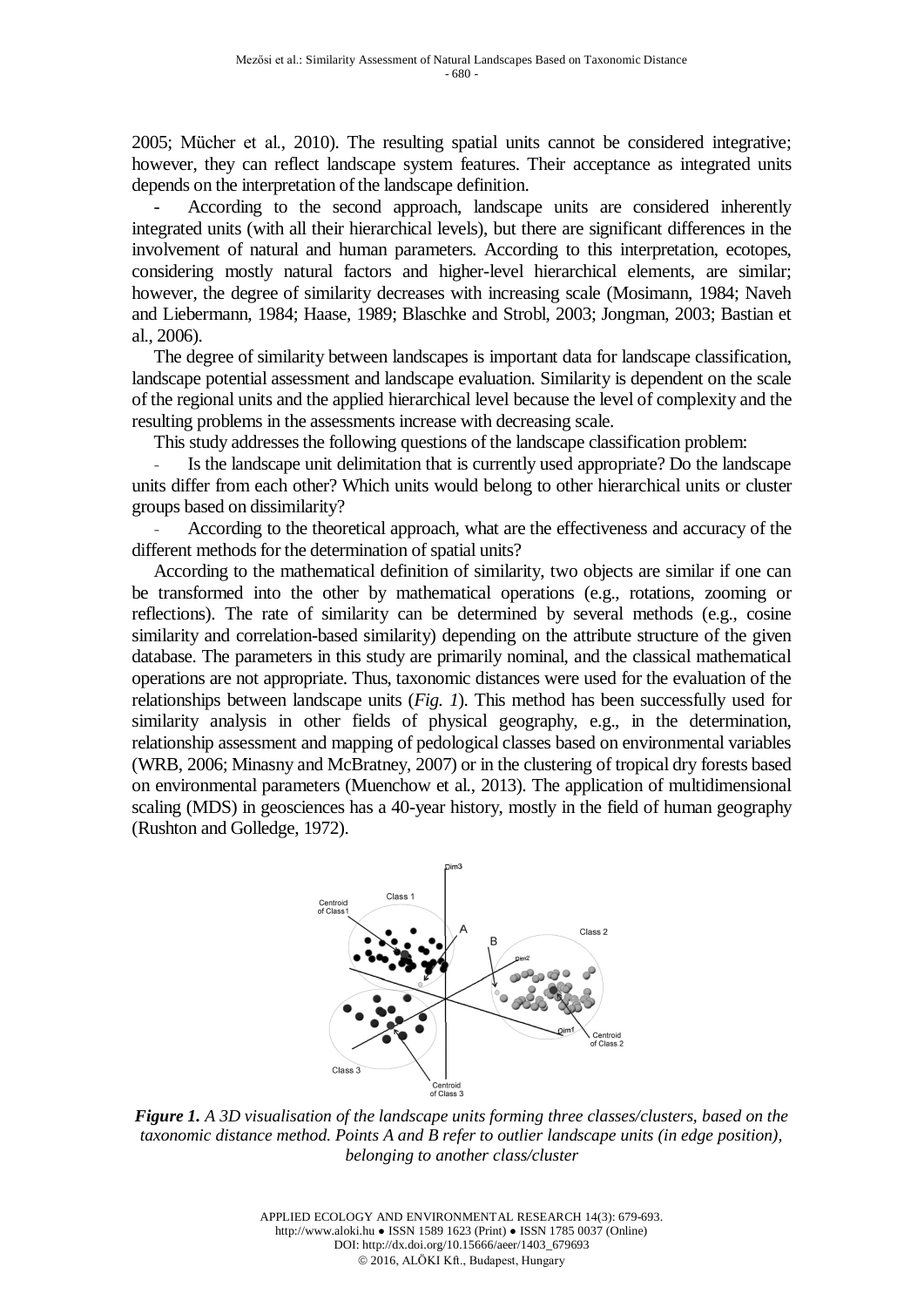# **Material and Methods**

### *Taxonomic distance and the applied data*

This study is based on the taxonomic distance between the landscapes in an ndimensional space. The number of dimensions depends on how many independent parameters describe the similarity of the landscapes (Kruskal and Wish, 1978; Hastie et al., 2001). The application of this method in landscape similarity assessments is difficult because landscape units are described primarily by nominal or interval data; furthermore, several parameters are considered for the determination of similarity. Taxonomic distance measurement using the Euclidean distance method requires numeric datasets, and the high number of applied parameters results in a multidimensional environment that is difficult to interpret. Thus, the initial datasets were converted to numeric type, and using the multidimensional scaling method (MDS), the resulting datasets were reduced to a 3D environment.

For the similarity analysis of the landscape units, the features of the landscape units, described in the Inventory of Landscape units in Hungary, were applied (Marosi and Somogyi, 1990, and the second, improved edition by Dövényi, 2010), in which the landscape units were considered integrated units. Their delineation was primarily based on natural environmental factors (geomorphology, geology, climate, hydrology, vegetation and soil), but social factors (land use, geographical situation, cultivated crops, special landscape character and other socio-economic parameters in the second edition) were also considered (*Fig. 2*).



*Figure 2. Landscape units in Hungary based on Marosi and Somogyi (1990) and the second, improved edition by Dövényi (2010). The list of landscape units, indicated by the numbers, is available online at [http://www.geo.u-szeged.hu/english/sites/www.geo.u](http://www.geo.u-szeged.hu/english/sites/www.geo.u-szeged.hu.english/files/kistajlista.docx)[szeged.hu.english/files/kistajlista.docx](http://www.geo.u-szeged.hu/english/sites/www.geo.u-szeged.hu.english/files/kistajlista.docx)*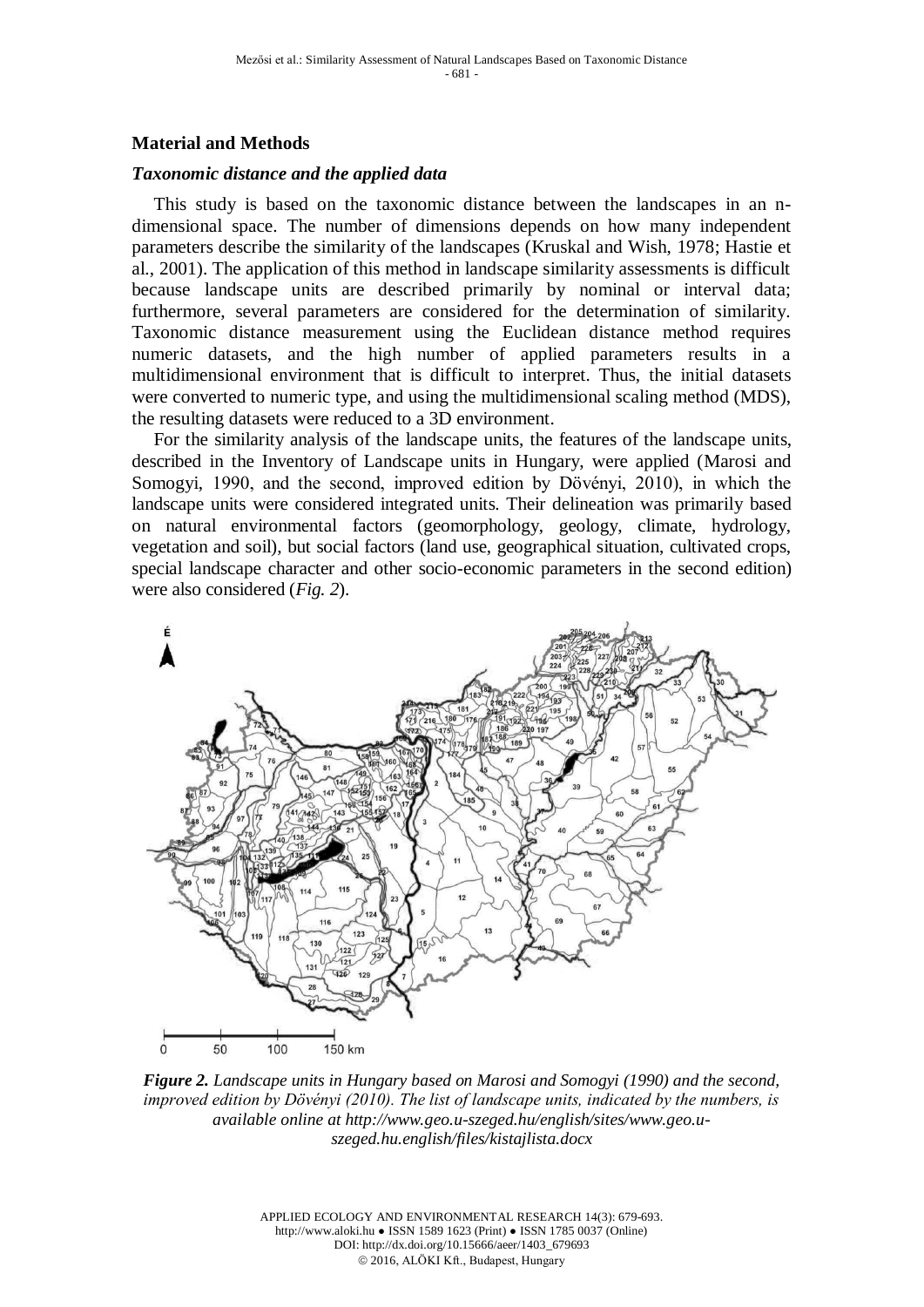Nine parameters for 230 landscape units (primarily 100-500 km<sup>2</sup> in area) were investigated by calculating the average values for each unit. The detailed description of the applied parameters can be found in *Table 1*. Several data sources have more recent versions available (e.g., CORINE Landcover Database), but temporal consistency was considered important during the analyses.

| <b>Parameter</b>                                  | Data source                                                | <b>Scale</b>               | <b>Calculation of the parameters</b>                                                                                                                                                                                                                                                                                                  |
|---------------------------------------------------|------------------------------------------------------------|----------------------------|---------------------------------------------------------------------------------------------------------------------------------------------------------------------------------------------------------------------------------------------------------------------------------------------------------------------------------------|
| relief                                            | <b>SRTM (2000)</b>                                         | 90 x 90 m                  | area weighted average of the elevation (m) for<br>each landscape unit                                                                                                                                                                                                                                                                 |
| soil                                              | <b>AGROTOPO</b><br>(1991)                                  | 1:100 000                  | area weighted average of the topsoil thickness<br>(cm) for each landscape unit                                                                                                                                                                                                                                                        |
| climate                                           | meteorological<br>dataset<br>(OMSZ 1961-<br>1990)          | $100 \times 100 \text{ m}$ | 1961-1990 average PaDI (Pálfai 2004, Pálfai és<br>Herceg 2011)<br>area weighted average of PaDI for each landscape<br>unit<br>$PaDI = [\sum_{i=Arr}^{Aug} Ti \quad / 5 * 100] / \sum_{i=Oct}^{Sept} Pi * wi$<br>Ti – monthly average temperature, $\mathrm{^{\circ}C}$<br>$Pi$ – monthly precipitation, mm<br>$wi - weighting factor$ |
| ratio of built-<br>up areas                       | <b>CORINE</b><br>(1990)                                    | 1:100 000                  | ratio of built-up areas (%) (CLC111, CLC112,<br>CLC121, CLC122, CLC123, CLC124, CLC131,<br>CLC132, CLC133, CLC141, and CLC142) for each<br>landscape unit                                                                                                                                                                             |
| ratio of forest<br>cover<br>ratio of<br>vineyards | <b>CORINE</b><br>(1990)<br><b>CORINE</b><br>(1990)         | 1:100 000<br>1:100 000     | ratio of forest cover (%) (CLC311, CLC312, and<br>CLC313) for each landscape unit<br>ratio of vineyards (%) (CLC221) for each<br>landscape unit                                                                                                                                                                                       |
| vegetation                                        | <b>MODIS EVI</b>                                           | 250 x 250 m                | area weighted average of the Enhanced<br>Vegetation Index (EVI) in July between 2000 and<br>2010 for each landscape unit                                                                                                                                                                                                              |
| fragmentation                                     | road and<br>railway<br>network 1990-<br>ben (OTAB<br>1990) | 1:100 000                  | effective mesh size for each landscape unit<br>(Jaeger 2000)<br>EffectiveMesh = $\frac{A_i}{S} = \frac{1}{A_i} \sum_{i=1}^{n} A_i^2$<br>$n$ – number of patches<br>$A_i$ – size of the patch i<br>$A_t$ – size of the entire area                                                                                                     |
| hemeroby                                          | <b>CORINE</b><br>(1990)                                    | 1:100000                   | area weighted average of the hemeroby index<br>(Csorba and Szabó 2009) for each landscape unit                                                                                                                                                                                                                                        |

| <b>Table 1.</b> The parameters applied during the analysis |  |  |  |  |
|------------------------------------------------------------|--|--|--|--|
|------------------------------------------------------------|--|--|--|--|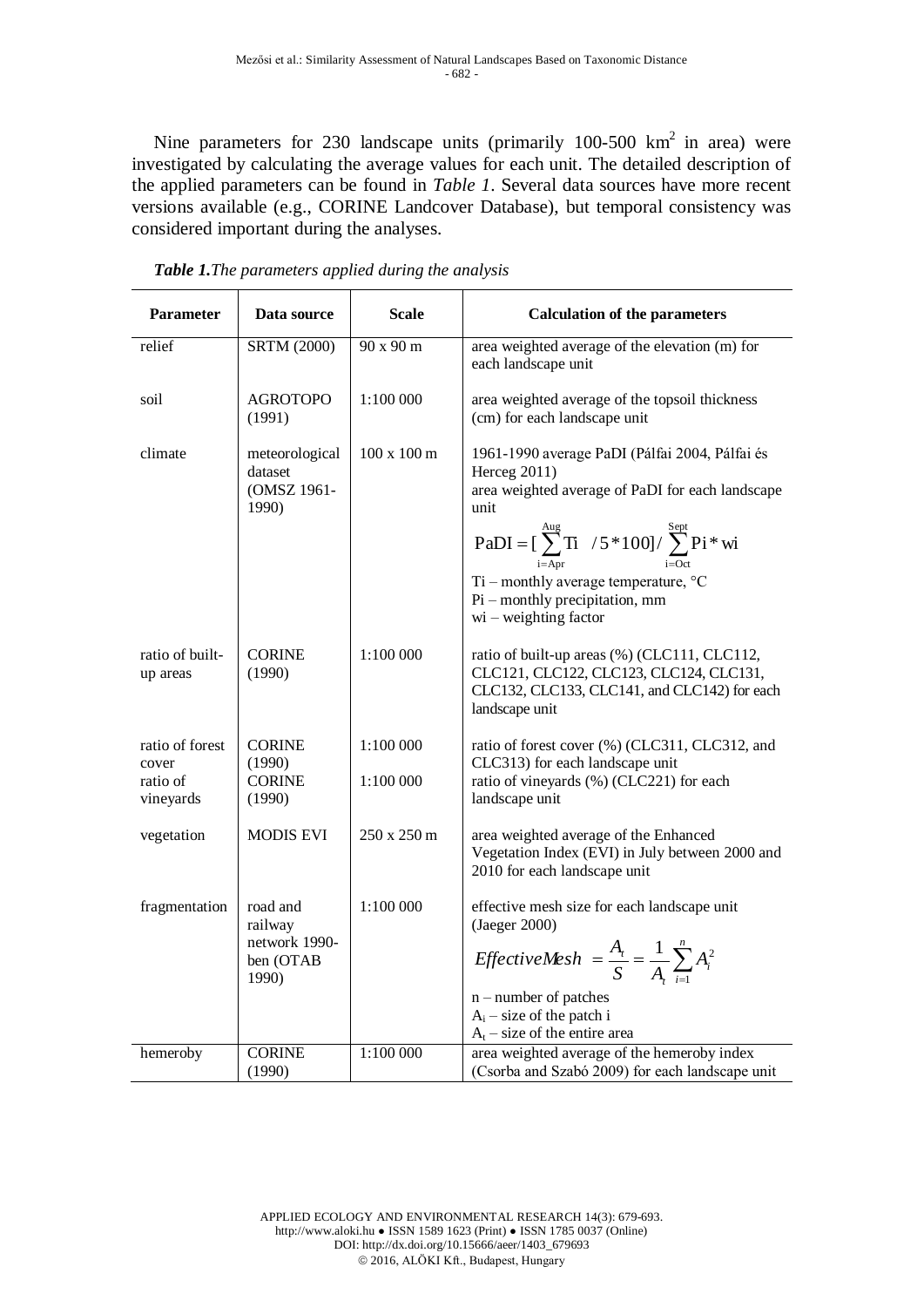## *Methods*

In the assessment, a combined methodology was used (*Fig. 3*) to allocate the outlier landscape units in the existing classes (see *Fig. 1*), which thus require a reconsideration of their class membership. Using the dataset of the parameters correlation analysis, principal component analysis and multidimensional scaling (MDS) were performed to quantify the similarity of the landscape units. MATLAB was used for the calculations.



*Figure 3. Flowchart of the methods applied for the similarity assessment of the landscapes*

The correlation analysis was conducted to determine whether there were strong relationships among parameters. If such variables exist, one of the variables has to be removed from the MDS analysis because the axes of the dimensions representing these parameters are very similar, which influences the results. Based on the resulting correlation matrix, the key factors among the selected parameters in the landscape can be determined.

Principal component analysis (PCA) was used for the determination of the relationship between the applied factors based on Pearson's correlation matrix. The PCA method is mostly used for data reduction and data structure assessments. PCA uses an orthogonal transformation to convert a set of possibly correlated variables into a set of uncorrelated variables  $(F_1... F_n)$ . The number of the resulting principal components is less than or equal to the number of original variables. The first principal component has the largest possible variance. Because the first few principal components describe a significant amount of the variance, dimension reduction is possible. If the calculated eigenvector of a principal component is less than 1, it is not considered in the evaluation. The cumulative percentage is the accumulated share of variation explained up to the last component (Joliffe, 2002).

Multidimensional scaling (MDS) refers to a class of techniques that uses proximities among any type of objects as input (Kruskal and Wish, 1978). According to Carroll et al. (2005), MDS is a family of models and methods for representing stimuli or other objects as points in multidimensional space based on proximity (e.g., similarity or dissimilarity) data. This method relies on the principle that distances (usually, but not necessarily, Euclidean) in that space are related via a simple (usually linear or monotonic) function of the proximities (Marcussen, 2014)

For multidimensional scaling, a data matrix was established considering the factors for each of the 230 landscape units. Based on this data set, a dissimilarity matrix  $(\Delta \delta_{ii})$  was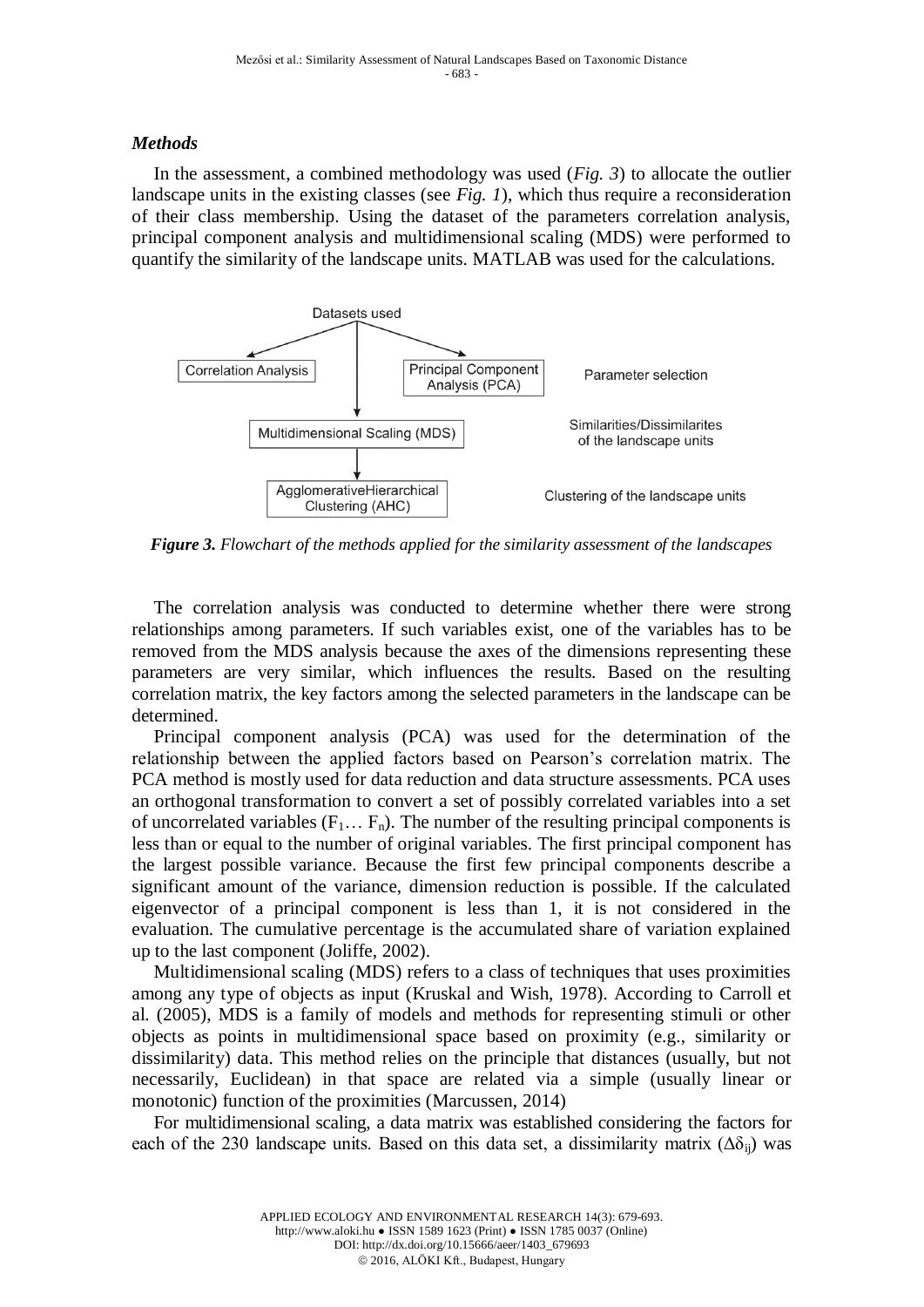computed, where the dissimilarity coefficient  $(\delta_{ij})$  refers to the dissimilarity between i and j landscape units. Dissimilarity (distance) was calculated using Euclidean distance measures:

Euclidean distance = 
$$
\sqrt{\sum_{t=1}^{p} (x_{it} - x_{jt})^2}
$$

where  $x_{it}$  denotes the i<sup>th</sup> row and  $x_{it}$  the j<sup>th</sup> column of the  $x_t$  data matrix [\(Hout](http://www.ncbi.nlm.nih.gov/pubmed/?term=Hout%20MC%5Bauth%5D) et al., 2013; Rushton and Golledge, 1972).

Using MDS, multidimensional datasets can be reduced to 2 or 3 dimensions. During the analysis, the x, y and z co-ordinates of each landscape unit were computed; thus, the units could be visualised in a three-dimensional space. The location of the points and the distances between them describe the dissimilarity/similarity of the landscape units. Two approaches were considered during the evaluation. In version A, only natural factors were involved in the calculations, whereas in version B, both natural and anthropogenic factors were considered. Similarity was evaluated based on the taxonomic distances from the cluster centroids.

Kruskal's stress test (Kruskal, 1964) was used to measure the goodness of fit (S) before and after the dimension reduction (the difference between the original and the computed Euclidean distances).

The results of the test were described as excellent  $(S<0.05)$ , good  $(0.05< S<0.1)$ , medium  $(0.1 < S < 0.15)$ , or poor  $(0.15 < S < 0.2)$ . If S $> 0.2$ , the given number of dimensions is not acceptable due to the high variance (Kruskal, 1964; Kruskal and Wish, 1978).

Agglomerative Hierarchical Clustering (AHC) identifies clusters based on the dissimilarity matrix data of the landscape units. The AHC, as an iterative classification method, results in a hierarchical structure of the input datasets based on a bottom-up approach. In the AHC algorithm, the aggregation criterion is based on variance (Rolet and Seguin, 1986) using the Ward formulation (Ward, 1963), which ensures that at each step of the clustering, the overall heterogeneity is minimised, and the separation between classes is maximised. Using the AHC method, landscape units were clustered into 4 groups.

#### **Results**

According to the correlation matrix of the investigated parameters (*Table 2*), a strong positive relationship between the relief and forest cover (0.86) and a strong negative correlation between forest cover and hemeroby (-0.78) were identified. Avoiding duplications, the forest cover and hemeroby parameters were excluded from further investigations because they are partially involved in the vegetation, built-up areas and fragmentation parameters. The reason for this exclusion was confirmed by the results of the principal component analysis.

The principal component analysis based on all (9) parameters resulted in two main dominant variables (F1-F2). F1, the most dominant factor involved the relief, soil, forest cover, vegetation and hemeroby parameters, with relief as the most important factor. F2 involved built-up areas, referring to the anthropogenic effects. F3, F4 and F5 included fragmentation, vineyards and climate factors, respectively. These variables corresponded to the factor for which the squared cosine is the largest. The eigenvalues of F4-F9 were less than 1 (*Fig. 3*); thus, they were not considered.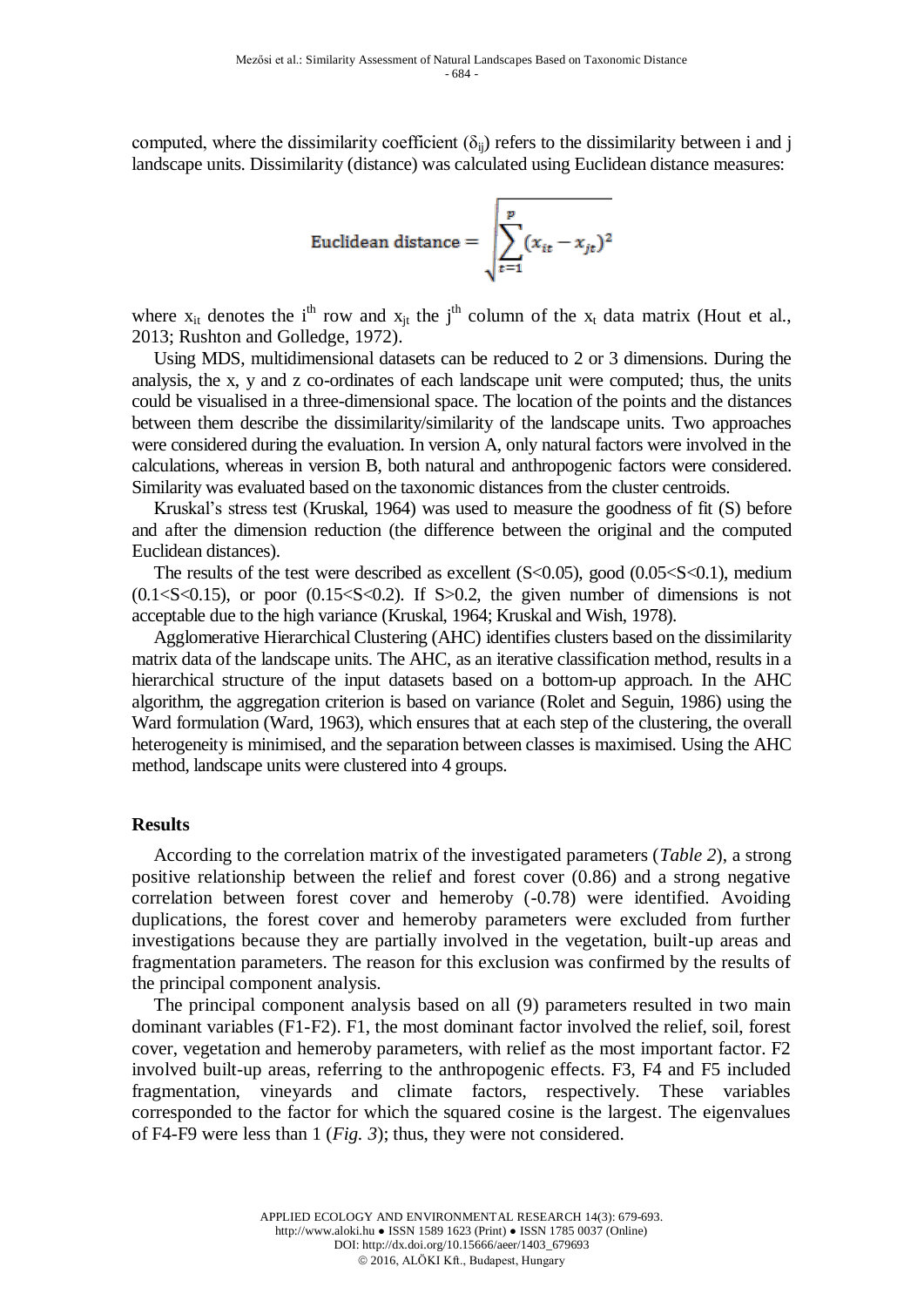| <b>Parameters</b>            | 1 | $\mathbf{2}$ | 3        | $\boldsymbol{4}$ | 5        | 6        | 7        | 8        | 9        |
|------------------------------|---|--------------|----------|------------------|----------|----------|----------|----------|----------|
| 1 relief                     | 1 | $-0.523$     | $-0.431$ | 0.677            | 0.860    | $-0.177$ | $-0.008$ | $-0.228$ | $-0.711$ |
| 2 soil                       |   | 1            | 0.259    | $-0.203$         | $-0.527$ | 0.026    | $-0.073$ | 0.014    | 0.691    |
| 3 climate                    |   |              | 1        | $-0.492$         | $-0.411$ | 0.173    | 0.014    | 0.078    | 0.305    |
| 4 vegetation                 |   |              |          | 1                | 0.769    | $-0.342$ | $-0.051$ | $-0.281$ | $-0.458$ |
| 5 ratio of forest cover      |   |              |          |                  | 1        | $-0.290$ | $-0.009$ | $-0.140$ | $-0.785$ |
| 6 ratio of built-up<br>areas |   |              |          |                  |          | 1        | 0.058    | $-0.237$ | $-0.105$ |
| 7 ratio of vineyards         |   |              |          |                  |          |          | 1        | $-0.125$ | 0.122    |
| 8 fragmentation              |   |              |          |                  |          |          |          | 1        | $-0.015$ |
| 9 hemeroby                   |   |              |          |                  |          |          |          |          | -        |

*Table 2. Correlation matrix of the investigated parameters (Pearson correlation, n=230)*

Based on the results of the correlation and principal component analyses, 7 parameters were applied in the investigation of landscape similarity. In version A, natural factors (relief, soil, climate and vegetation) were included in the calculations, and the resulting 0.002 value of Kruskal's stress test indicates an excellent fit. In version B, both natural (relief, soil, climate and vegetation) and anthropogenic factors (ratio of built-up areas, ratio of vineyards and fragmentation) were included in the calculations, and the resulting 0.01 value of Kruskal's stress test also indicates an excellent fit. In both versions, four clusters were separated using the AHC method.

The clusters and their centroids (centroid landscape units) in version A were visualised in 3D in *Figure 4*, demonstrating the dense point cloud and the clusters. The calculated distances were shown in *Table 3*. Based on the results, 101, 33, 93 and 3 elements were clustered into Clusters 1, 2, 3 and 4, respectively.



*Figure 4. Clusters in version A and their centroids in 3D space*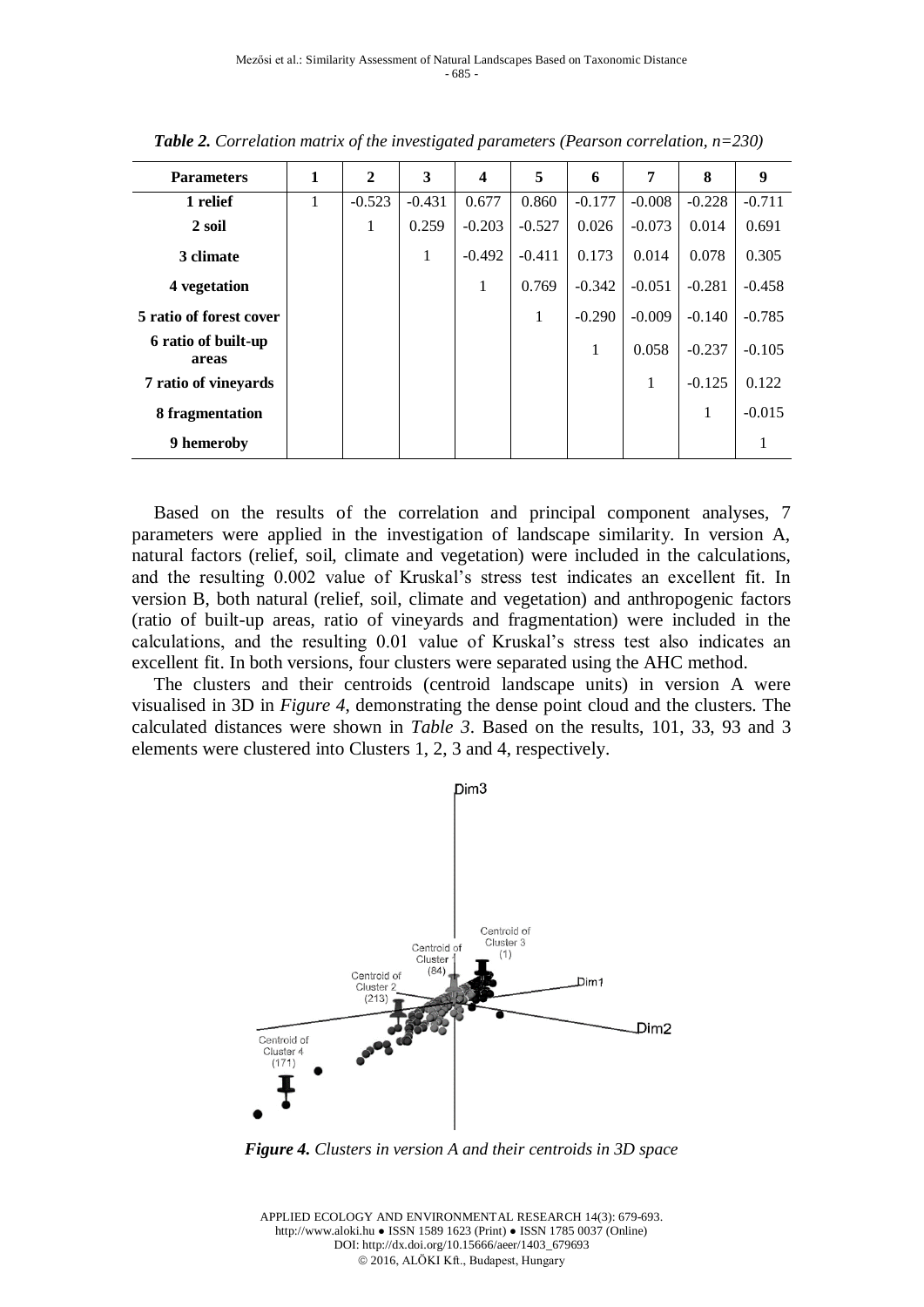|                  | Cluster $1(84)$ | Cluster $2(213)$ | Cluster $3(1)$ | Cluster $4(171)$ |
|------------------|-----------------|------------------|----------------|------------------|
| Cluster $1(84)$  |                 | 146.75           | 82.77          | 443.24           |
| Cluster $2(213)$ |                 |                  | 229.33         | 298.33           |
| Cluster $3(1)$   |                 |                  |                | 525.93           |
| Cluster $4(171)$ |                 |                  |                |                  |

*Table 3. Distances between cluster centroids in 3D space in version A*

The taxonomic distances from the cluster centroids were the basis of the determination of similarity; however, the definition of the boundaries for outliers in the clusters was not straightforward. The statistical analysis of the distances from the cluster centroids (excluding points of Cluster 4) indicated a frequency limit at 70% of the distances; thus, this value was applied as a criterion for similarity. Using this criterion, 25 landscape units were selected for which the revision of the grouping might be necessary (*Fig. 5*).



*Figure 5. Clusters in version A and outlier landscape units*

In version A, Cluster 1 was defined by medium relief and significant topsoilthickness; Cluster 2 was characterised by high relief and high EVI averages indicating high forest cover; the lowest relief was observed in Cluster 3; and the landscape units of Cluster 4 were defined by the smallest topsoil thickness, highest relief and high EVI averages, also indicating high forest cover.

The version B analysis had similar results. The clusters and their centroids were visualised in 3D in *Figure 6*, and the calculated distances between them were given in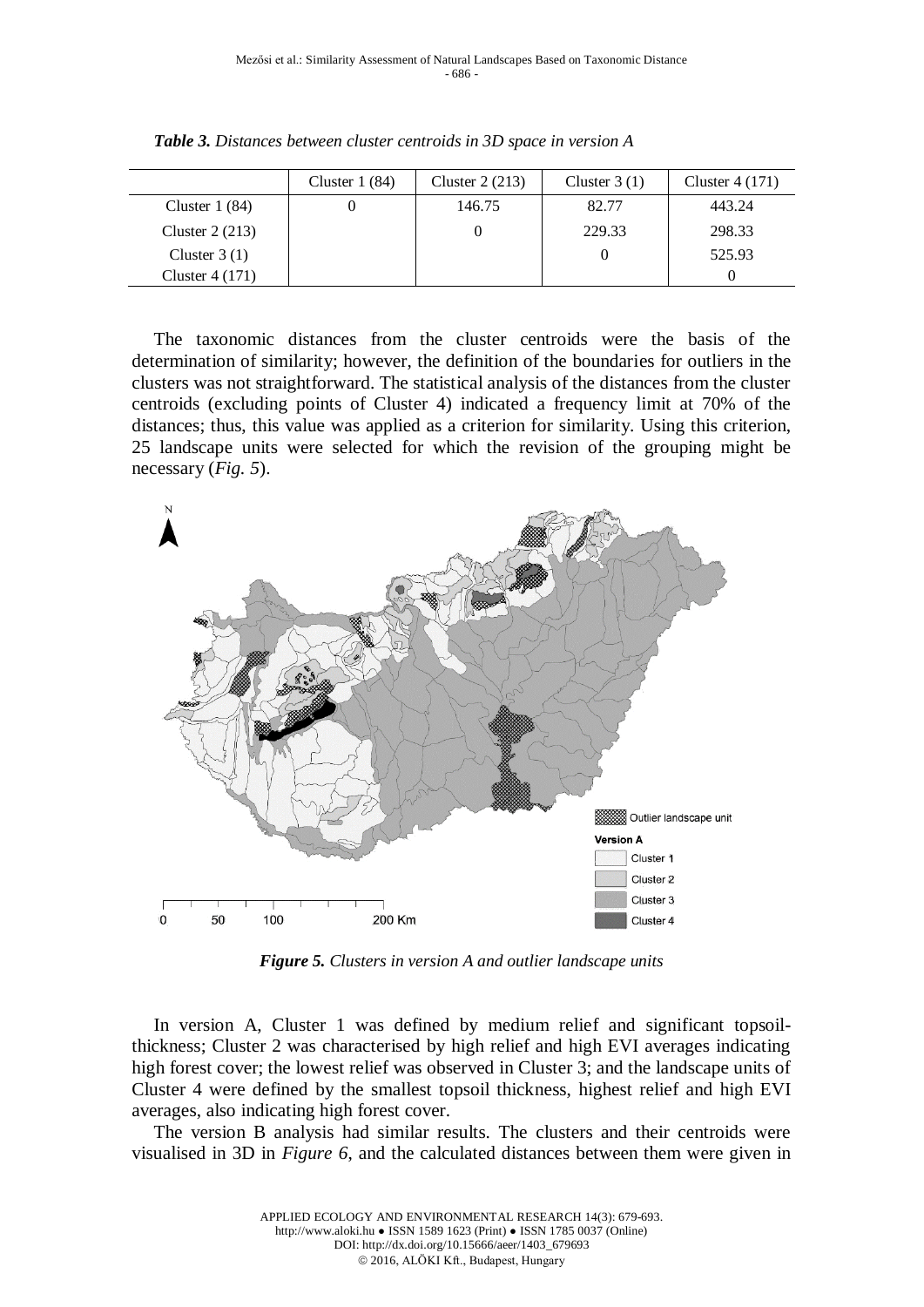*Table 4*. According to the results, 101, 36, 88 and 5 elements were clustered into Clusters 1, 2, 3 and 4, respectively. In this version, 25 landscape units were selected for which the revision of the grouping might be necessary (*Fig. 7*).



*Figure 6. Clusters in version B and their centroids in 3D space*



*Figure 7. Clusters in version B and the outlier landscape units*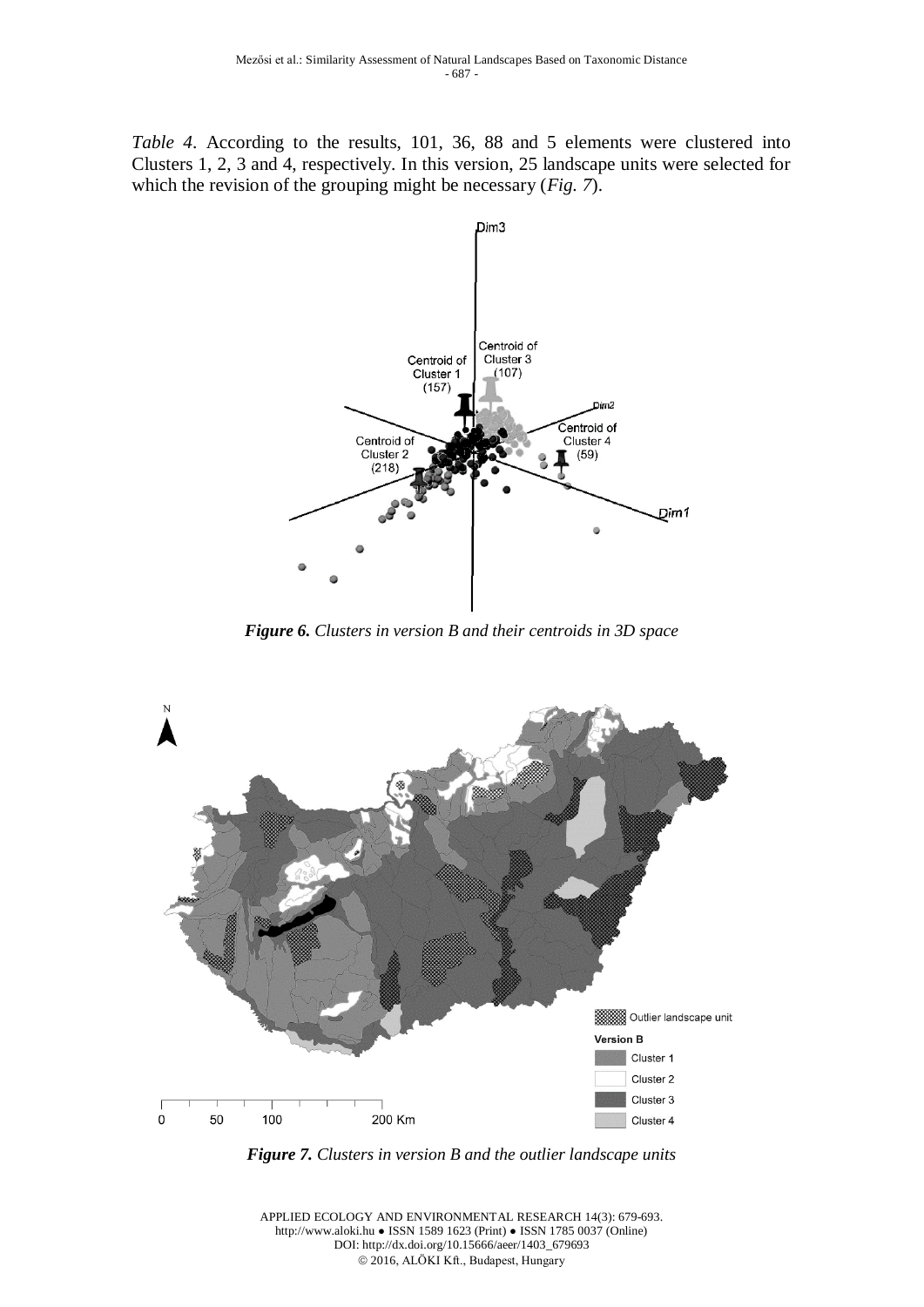|                  | Cluster $1(157)$ | Cluster $2(218)$ | Cluster $3(107)$ | Cluster $4(59)$ |
|------------------|------------------|------------------|------------------|-----------------|
| Cluster $1(157)$ |                  | 172.10           | 81.45            | 294.45          |
| Cluster $2(218)$ |                  |                  | 250.45           | 413.97          |
| Cluster $3(107)$ |                  |                  |                  | 283.77          |
| Cluster $4(59)$  |                  |                  |                  |                 |

*Table 4. Distances between cluster centroids in 3D space in version B*

In version B, Cluster 1 was defined by medium relief and relatively high averages of built-up areas and vineyard cover; the highest relief was characteristic of the landscape units of Cluster 2; Clusters 3 and 4 were similarly characterised by low relief, high topsoil thickness, and a higher ratio of built-up areas, but cluster 4 was separated due to low fragmentation (higher effective mesh size). These areas were located along rivers without substantial linear infrastructure.

The A and B assessments defined outlier landscape units (marked with stripes in *Figures 5 and 7*); furthermore, certain landscape units were assigned to different clusters in the two different approaches. In these cases, further assessment of the linkages with the neighbouring landscape units should be considered.

*Table 5* presents examples where taxonomic distances may reveal the dissimilarity of neighbouring landscapes or confirm that they should be merged based on their similarity. In several cases, clear answers cannot be obtained. For example, among the lowland landscapes, units 7 and 8 (Mohács Island and Mohács Terrace Plain) are relatively close, based on their taxonomic distance; thus, they might be merged according to version A.

|          | Version A |           | Version B |          |           |  |
|----------|-----------|-----------|-----------|----------|-----------|--|
| unit IDs | clusters  | taxonomic | unit IDs  | clusters | taxonomic |  |
|          |           | distance  |           |          | distance  |  |
| $7 - 8$  | $3 - 3$   | 4         | $7 - 8$   | $4 - 3$  | 139       |  |
| 226-227  | $1-1$     | 18        | 226-227   | $1-1$    | 23        |  |
| 226-223  | $1-1$     | 80        | 226-223   | $1-1$    | 96        |  |
| 227-223  | $1-1$     | 61        | 227-223   | $1 - 1$  | 74        |  |
| 194-195  | $2 - 2$   | 16        | 194-195   | $2 - 2$  | 16        |  |
| 194-193  | $2 - 4$   | 274       | 194-193   | $2 - 2$  | 245       |  |
| 195-193  | $2 - 4$   | 262       | 195-193   | $2 - 2$  | 256       |  |

*Table 5. Taxonomic distances (based on MDS) between selected landscape units* 

The consideration of more parameters in version B resulted in higher taxonomic distances between them and their placement into different clusters, confirming the opposite result (they cannot be combined). Among the hilly landscapes, similar results occur. In the case of the neighbouring landscape units 223, 226, and 227 (Sajó Valley, Rakaca Valley, and Eastern Cserehát), 226 and 227 can be combined based on the results of both versions of the analysis. However, the two units are both at greater distances to the neighbouring landscape unit, 223, in the same cluster, indicating their dissimilarity.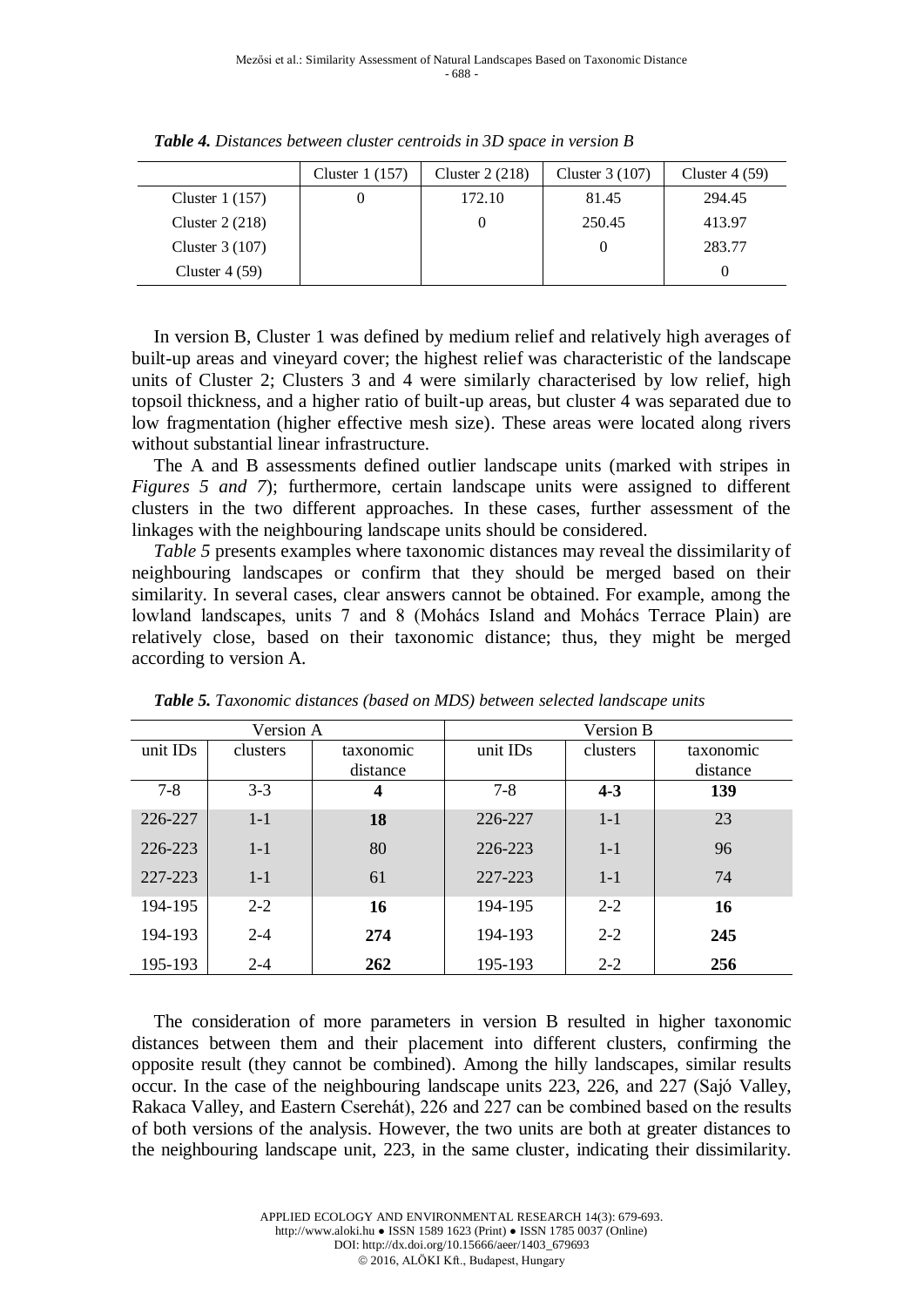To analyse the mountainous landscapes, the landscape units of the Bükk Mountains are used as an example. Landscape units 194 and 195 (Northern and Southern Bükk) are characterised by low taxonomic distances and belong to the same clusters; thus, they can be merged. However, both units differ from the neighbouring unit, 193 (Bükk Plateau); thus, their separation is reasonable (they belong to different clusters in version A).

The results confirm the revised landscape unit classification in the new Hungarian National Atlas (publication is expected in 2016), where simplification of the previous classification and the mitigation of political influence were the basis of the reconsideration of the landscape units.

### **Discussion and conclusion**

European landscapes and those of the Carpathian Basin are characterised by high diversity. The preservation of the mosaic character has become important and is increasingly a target of many countries in Europe (e.g., European Landscape Convention). In this study, the similarity of the landscape units was assessed. The focus of the assessment was not to highlight the similarity of landscapes but to develop a quantitative basis for landscape assessment.

In geoscientific studies, at least three different landscape concepts exist (focusing on the formation, the functions or the land use of the landscape), but these concepts are not clearly distinct approaches. Within these concepts, different factors describe the system; thus, the assessments integrate different parameters. Whether the land use or visual character of the landscape can be properly characterised based on traditional genetic or functional parameters is still under debate. The higher the naturalness of a landscape unit, the more obvious the relationship between the genetic type and the landscape character (Brunce et al., 2007; Li and Wu, 2007; Csorba, 2008; Breuste et al., 2009)

In the case of most European landscapes, the knowledge of the genetic processes (e.g., a hilly landscape formed by aeolian processes) or the functional parameters does not provide useful information for practical assessment. Practical application requires data on land use (e.g., arable lands) or visual characteristics for planning and development purposes, which can be obtained by applying assessments of landscape character and landscape indicators (LCA, 2014).

In the optimal case, the land use and the landscape character fit the potential natural attributes of the landscape (Pietrzak, 2000; Tress et al., 2003; Li and Wu, 2007). This match between character and land use would support increased economic sustainability, because adapting to the inherent potential causes the least impact on the system and also requires the least effort to maintain the land use. Land use was adapted to the natural attributes of the landscape for centuries, but many attributes have been irreversibly altered, and social needs have extended far beyond the natural potential.

The methods applied in this study provided a more objective statistical comparison of landscapes. A wide range of possible indicators exists (in addition to those used in this assessment) but with special care of the correlations of the parameters, furthermore several different approaches (e.g., function or use) can also be considered in landscape assessment. The grouping of the applied indicators may also allow more focused similarity assessments.

Statistically correct clustering does not guarantee that the resulting groups are clearly interpretable in the landscape classification. The clustering of similar landscapes into different meso-level landscape units indicates failure. This problem refers back to the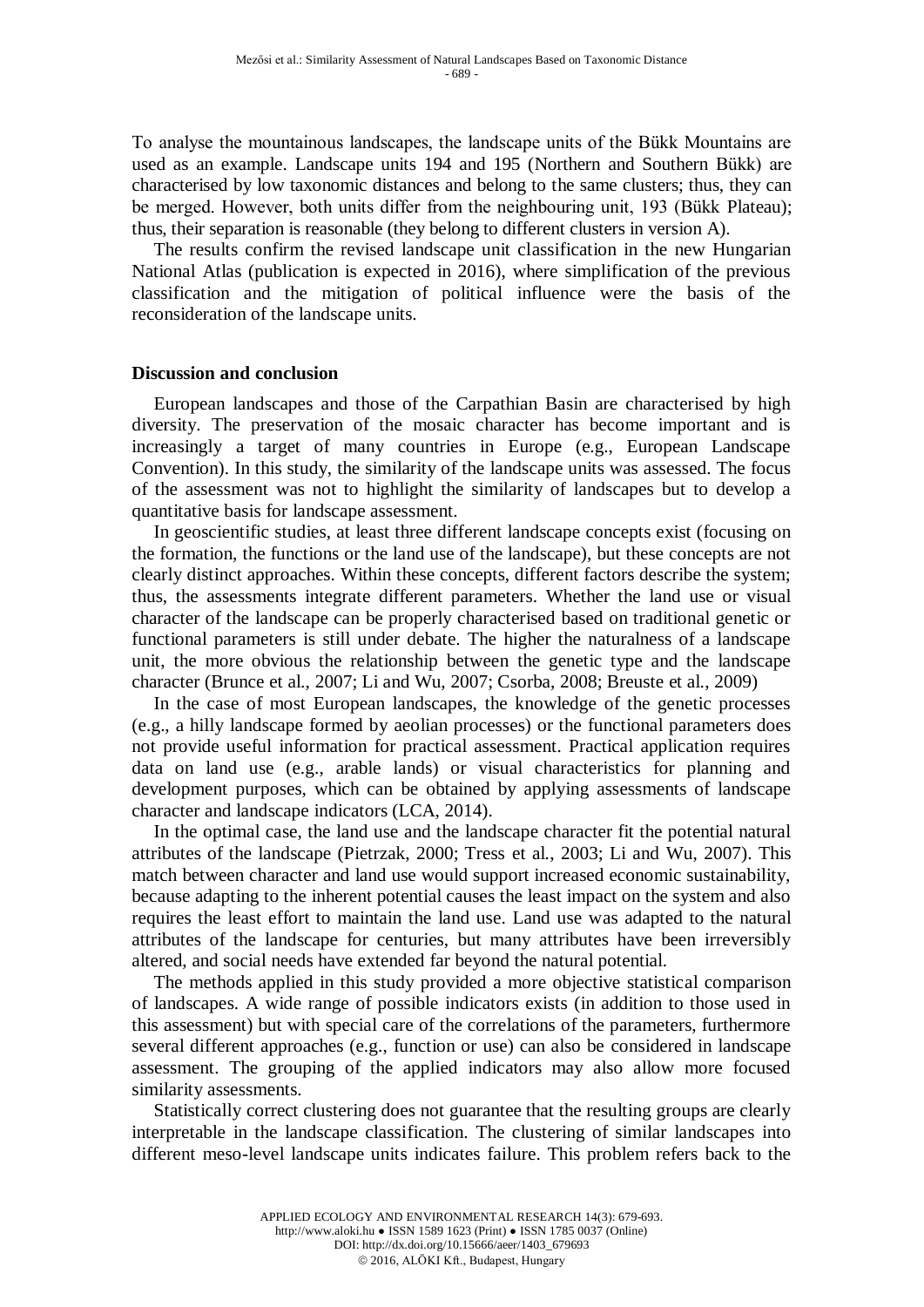landscape concept. If landscapes are considered the integration of natural and social factors, their describing parameters depend on the concept and the type of the landscape. Therefore, the selection of parameters describing the system cannot be 'standardised' because the most relevant parameters have to be involved in the assessment (Naveh and Lieberman, 1984). The integration of social factors that are not easily measurable is important, as demonstrated by the Hortobágy 'Pusta' (UNESCO world heritage) in Hungary. This landscape, typifying the ancient image of the Carpathian Basin, cannot be correctly described only by natural parameters because the social influence and grazing have contributed significantly to its present character.

The calculations in this study were based on integrated units and their hierarchical system. Other approaches exist for the joint evaluation of different factors and parameters; for example, the LANMAP project, which overlays four basic maps (climate, relief, lithology and land use), with the resulting map consisting of homogenous polygons that can be integrated into a system and grouped regionally or hierarchically (Wascher, 2005; Mücher et al., 2010). These homogenous units are not realistic for Hungarian territories, and several landscape character types are not represented. Moreover, the results differ significantly from the traditional classification, possibly because of the parameters applied and the European scale data. However, the results facilitated further research using other types and greater numbers of parameters. Based on the findings of the ELCAI (European Landscape Character Assessment Initiative), several landscape assessments applying new approaches were initiated in Europe (Pedroli et al., 2007; Krzywinski et al., 2009; Küster, 2010).

The problem with the landscape approach, which applies integrated units, is that the integration of ecological units into landscape unit classification is not well defined in every case. Therefore, the present landscape classification methods are still based primarily on modern geomorphology or social and economic factors (Haase, 1989; Wrbka et al., 2004), but they do not reflect the integrated character of the landscapes.

Multidimensional scaling has many applications, from geophysics to mental mapping. The assessment of functional vegetation clusters and multi-parameter assessments in ecology and zoology has confirmed its application in landscape ecological assessments (Clarke, 1993; García-Abad et al., 2010; Muenchow et al., 2013).

Quantifiable similarity can likely be effectively used for other theoretical landscape research and for practical application in landscape planning and protection. Landscape similarity results can contribute to the estimation of the regional scale effects of global changes. For example, landscape units can be classified based on landscape similarity to examine the regional scale effects of global climate change, trends in mass tourism or land use homogenisation (e.g. afforestation).

**Acknowledgement.** The publication was supported by the SROP-4.2.2.B-15/1/KONV-2015-0001 project. The project has been supported by the European Union, co-financed by the European Social Fund.

### **REFERENCES**

- [1] AGROTOPO (1991). Agrotopográfiai Adatbázis. [Agrotopographic Database]. (MTA Talajtani és Agrokémiai Kutatóintézet http://maps.rissac.hu/agrotopo/, Accessed: 27.05.2015
- [2] Bastian, O., Schreiber, K.F. (1999): Analayse und ökologische Bewertung der Landschaft. – Spektrum. (2nd ed.), Heibelberg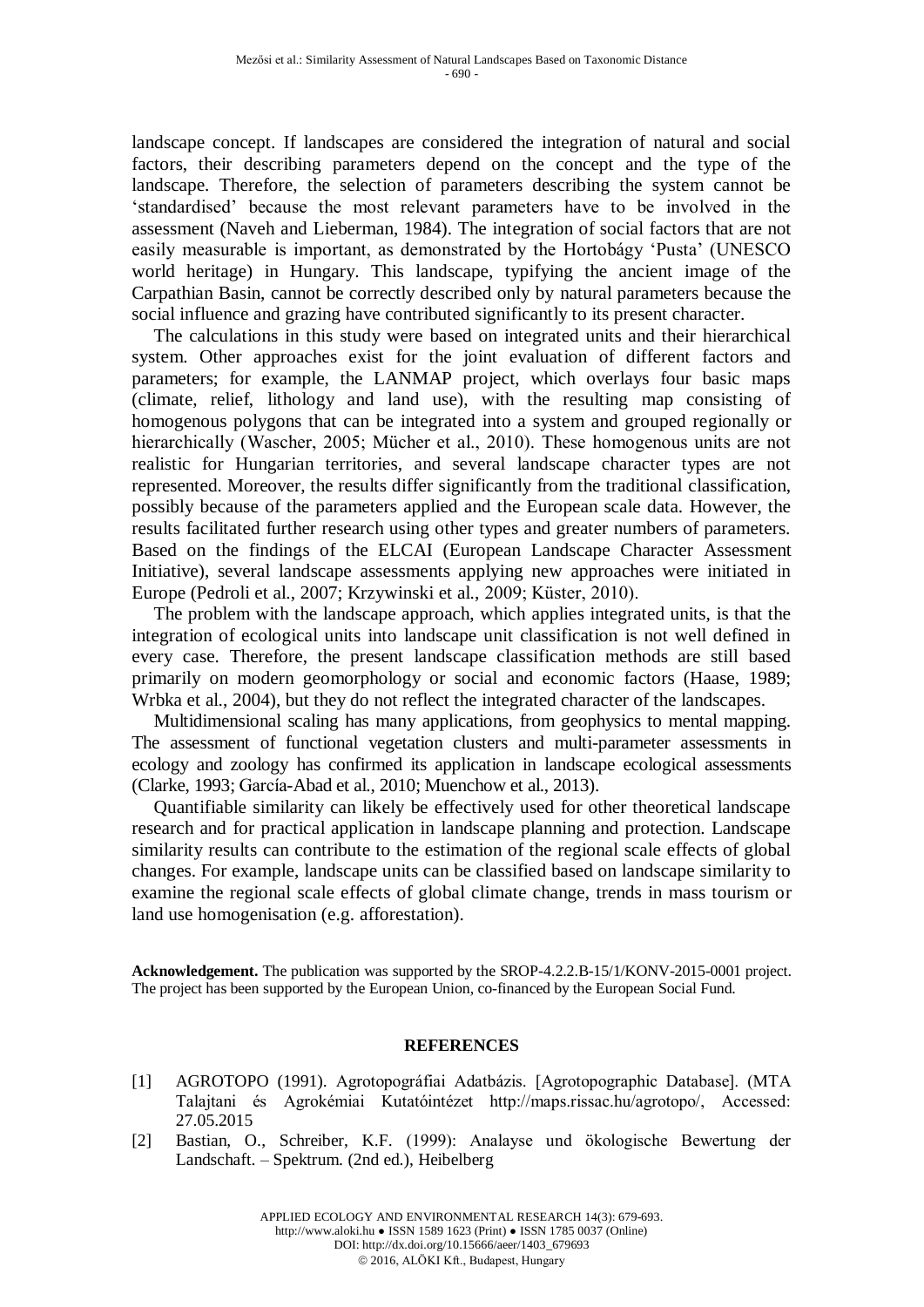- [3] Bastian, O., Kronert, R., Lipsky, Z. (2006): Landscape diagnosis on different space and time scales – a challenge for landscape planning. – Landscape Ecology 21: 359–374.
- [4] Bata, T., Mezősi, G., Meyer, B. C. (2014): Landscape units for Hungary using multiresolution segmentation of geo-data and fuzzy analysis. – Carpathian Journal of Earth and Environmental Sciences 9(2): 45–56.
- [5] Blaschke, T., Strobl, J. (2003): Defining landscape units through integrated morphometric characteristics. – In: Buhmann, E., Ervin, S. (Eds.) Landscape Modelling: Digital Techniques for Landscape Architecture. Berlin: Wichmann-Verlag, pp. 104–113
- [6] Bölöni, J., Botta-Dukát, Z., Illyés, E., Molnár, Z. (2011): Hungarian landscape types: classification of landscapes based on the relative cover of (semi-)natural habitats. – Appl Veg Sci 14: 537–546.
- [7] Breuste, J., Kozova, M., Finka, M. (2009): European landscapes in Transformation. Challenges for landscape Ecology and Management. European IALE Conference in Salzburg and Bratislava, Printed and Publ. House of the Slovak Univ. of technology in Bratislava 608 p
- [8] Brunce, R. G. H., Jongman, R. H. G., Hojas, L., Weel, S. (Eds) (2007): 25 Years of Landscape Ecology: Scientic Principes in Practice. – In: Proceedings of the 7th. IALE World Congress I-I. 1184 p
- [9] Carroll, J.D., Arabie, P., Hubert, L. J. (2005): Multidimensional scaling (MDS) In: Kempf-Leonard, K. (Ed.) Encyclopedia of social measurement. New York: Elsevier, pp. 779–784
- [10] Clarke, K. R. (1993): Non-parametric multivariate analyses of change in community structure. – Australian Journal of Ecology 18: 117–143
- [11] Csorba, P. (2008): Indicators of landscape functioning, which mark the material and energy budgets in landscape. – In: Andreychouk, V. (Ed) Methodology of landscape research. Commission of Cultural Landscape of Polish Geographical Society, Sosnowiec, 128–140
- [12] Csorba, P., Szabó, Sz. (2009): Degree of human transformation of landscapes: a case study from Hungary. – Hungarian Geographical Bulletin 58: 91–99
- [13] CORINE (1990). CORINE Land Cover database, European Environment Agency http://www.eea.europa.eu/data-and-maps/data/corine-land-cover-1990-raster-3, Accessed: 27. 05. 2015
- [14] Divíšek, J., Chytrý, M., Grulich, V., Poláková, L. (2014): Landscape classification of the Czech Republic based on the distribution of natural habitats. – Preslia 86: 209–231.
- [15] Dövényi, Z. (ed) (2010): Magyarország kistájainak katasztere. [Inventory of Microregions in Hungary] Budapest, MTA FKI, 876 p. In Hungarian
- [16] García-Abad, J.J., Malpica, J.A., Alonso, M.C. (2010): Detecting plant spatial patterns, using multidimensional scaling and cluster analysis, in rural landscapes in Central Iberian Peninsula. – Landscape and Urban Planning 95: 138–150.
- [17] Jaeger, J. A. G. (2000): Landscape division, splitting index, and effective mesh size: New measures of landscape fragmentation. – Landscape Ecology 15 (2): 115–130.
- [18] Joliffe, I. T. (2002): Principal Component Analysis. (2nd ed.) New York: Springer.
- [19] Haase, G. (1989): Medium scale landscape classification in the German Democratic Republic. – Landscape Ecology 3(1): 29–41.
- [20] Hastie, T., Tibshirani, N., Reuter, H. I. (2001): The elements of statistical learning: data mining, interference and prediction. Spreinger Series in Statistics. New York: Springer-Verlag.
- [21] [Hout,](http://www.ncbi.nlm.nih.gov/pubmed/?term=Hout%20MC%5Bauth%5D) M.C., [Papesh,](http://www.ncbi.nlm.nih.gov/pubmed/?term=Papesh%20MH%5Bauth%5D) M.H., [Goldinger,](http://www.ncbi.nlm.nih.gov/pubmed/?term=Goldinger%20SD%5Bauth%5D) S.D. (2013): Multidimensional scaling. Wiley Interdiscip Rev Cogn Sci 4(1): 93–103.
- [22] Jongman, R. H. G. (Ed) (2003): The New Dimensions of the European Landscapes. Netherlands: Springer
- [23] Kruskal, J. B. (1964): Multidimensional scaling by optimizing goodness of fit to a nonmetric hypothesis. – Psychometrika: 29(1): 1–27.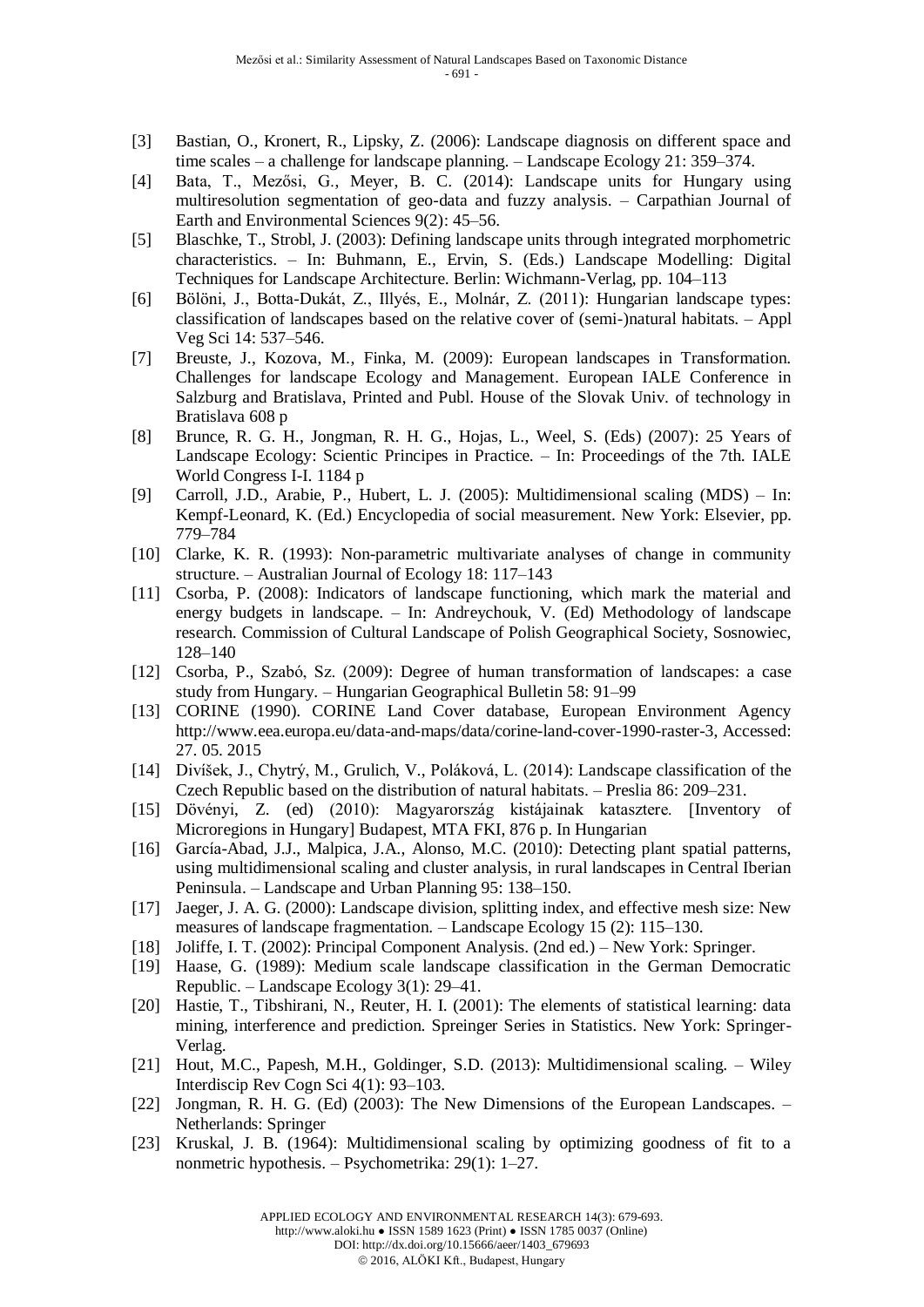- [24] Kruskal, J. B., Wish, M. (1978): Multidimensional scaling. Beverly Hills, CA: Sage Publications.
- [25] Krzywinski, K., O'Commell, M., Küster, H. (2009): Europäische Kulturlandschaften. Bremen: Aschenbeck Media, 217
- [26] Küster, H. (2010): Geschichte der Landschaft in Mitteleuropa. München: C.H. Beck
- [27] LCA (2014). Landscape and seascape character assessments. Planning and development guidance. – In. Landscape, Planning and development, Marine environment and Biodiversity and ecosystems. Natural England and Department for Environment, Food, Rural Affairs, 2 October 2014. Available at: (https://www.gov.uk/landscape-andseascape-character-assessments):
- [28] Li, H., Wu, J. (2007): Landscape pattern analysis: key issues and challenges. In: Wu, J., Hobbs, R. (Eds) Key Topics in Landscape Ecology. Cambridge Studies in Landscape Ecology, Cambridge University Press, pp. 39–61
- [29] [Marcussen,](http://www.sciencedirect.com/science/article/pii/S221197361400035X) C. (2014): Multidimensional scaling in tourism literature. Tourism Management Perspectives 12: 31–40.
- [30] Marosi, S., Somogyi, S. (Eds) (1990): Magyarország kistájainak katasztere I-II. [Landscape unit inventory of Hungary I-II.]. Budapest: MTA FKI,
- [31] Mezősi, G., Meyer, B. C., Loibl, W., Aubrecht, Ch., Csorba, P., Bata, T. (2013): Assessment of regional climate change impacts on Hungarian landscapes. – Reg Environ Change 13: 797–811.
- [32] Miklos, L. (2012): The concept of the landscape and its acceptance in the practice. AGD Landscape & Environment 6 (2): 93–104.
- [33] Minasny, B., McBratney, A. B. (2007): Incorporating taxonometric distance into spatial prediction and digital mapping of soil classes. – Geoderma 142: 285–293.
- [34] Mosimann, T. (1984): [Methodische Grundprinzipien für die Untersuchung von](http://www.phygeo.uni-hannover.de/publikation_singleview.html?&no_cache=1&tx_tkpublikationen_pi1%5BshowUid%5D=160) [Geoökosystemen in der topologischen Dimension](http://www.phygeo.uni-hannover.de/publikation_singleview.html?&no_cache=1&tx_tkpublikationen_pi1%5BshowUid%5D=160) (Methodological principles for the investigation of the small scale geoecosystem) – Geomethodica 9: 31–65.
- [35] Muenchow, J., von Wehrden, H., Rodrigez, E. E., Rodrigez, R.A., Bayer, F., Richter, M. (2013): Woody vegetation of a Peruvian tropucal dry forest along a climatic gradient depends more on soil than annual precipitation. – Erdkunde 67(3): 241–248.
- [36] Mücher, C. A., Klijn, J. A., Wascher, D. M., Schaminée, J. H. J. (2010): A new European Landscape Classification (LANMAP): A transparent, flexible and user-oriented methodology to distinguish landscapes. – Ecological indicators 10: 87–103.
- [37] Naveh, Z., Liebermann, A. (1984): Landscape Ecology—Theory and Application. Berlin and New York: Springer-Verlag,
- [38] OTAB (1990). Országos Térinformatikai Alapadatbázis [National Geoinformatics Database] [http://epa.oszk.hu/02100/02154/00003/pdf/EPA02154\\_RSGIS\\_2012\\_01\\_14-](http://epa.oszk.hu/02100/02154/00003/pdf/EPA02154_RSGIS_2012_01_14-38.pdf) [38.pdf,](http://epa.oszk.hu/02100/02154/00003/pdf/EPA02154_RSGIS_2012_01_14-38.pdf) Accessed: 27.05.2015)
- [39] Pálfai, I. (2004): Belvízek és Aszályok Magyarországon [Inland excess water and drought in Hungary]. Budapest: VITUKI (in Hungarian):
- [40] Pálfai, I., Herceg, Á. (2011): Droughtness of Hungary and Balkan Peninsula. Riscuri si Catastrofe, An X 9(2): 145–154
- [41] Pedroli, B., Doorn, A., Blust, G., Paracchini, L., Wascher, D., Bunce, F. (Eds) (2007): Europe's living landscapes. Essays exploring our identify in the countryside. Zeist: KNNV Publishing,
- [42] Pietrzak, M. (Ed) (2000): Granice Krajobrazowe Problemy Teoretyczne I Znaczenie Praktyczne/Landscape Boundaries - Theory And Applications. Poznan: Polskiej Asocjacji Ekologii Krajobrazu
- [43] Rolet, P., Seguin, J. J. (1986): Traitement de données multivariables (application aux sciences de la Terre): Rapport BRGM no. 86 DT005ISA
- [44] Rushton, R. G., Golledge, G. (1972): Multidimensional Scaling: Review and Geographical Applications. – Assn. Of American Geographers